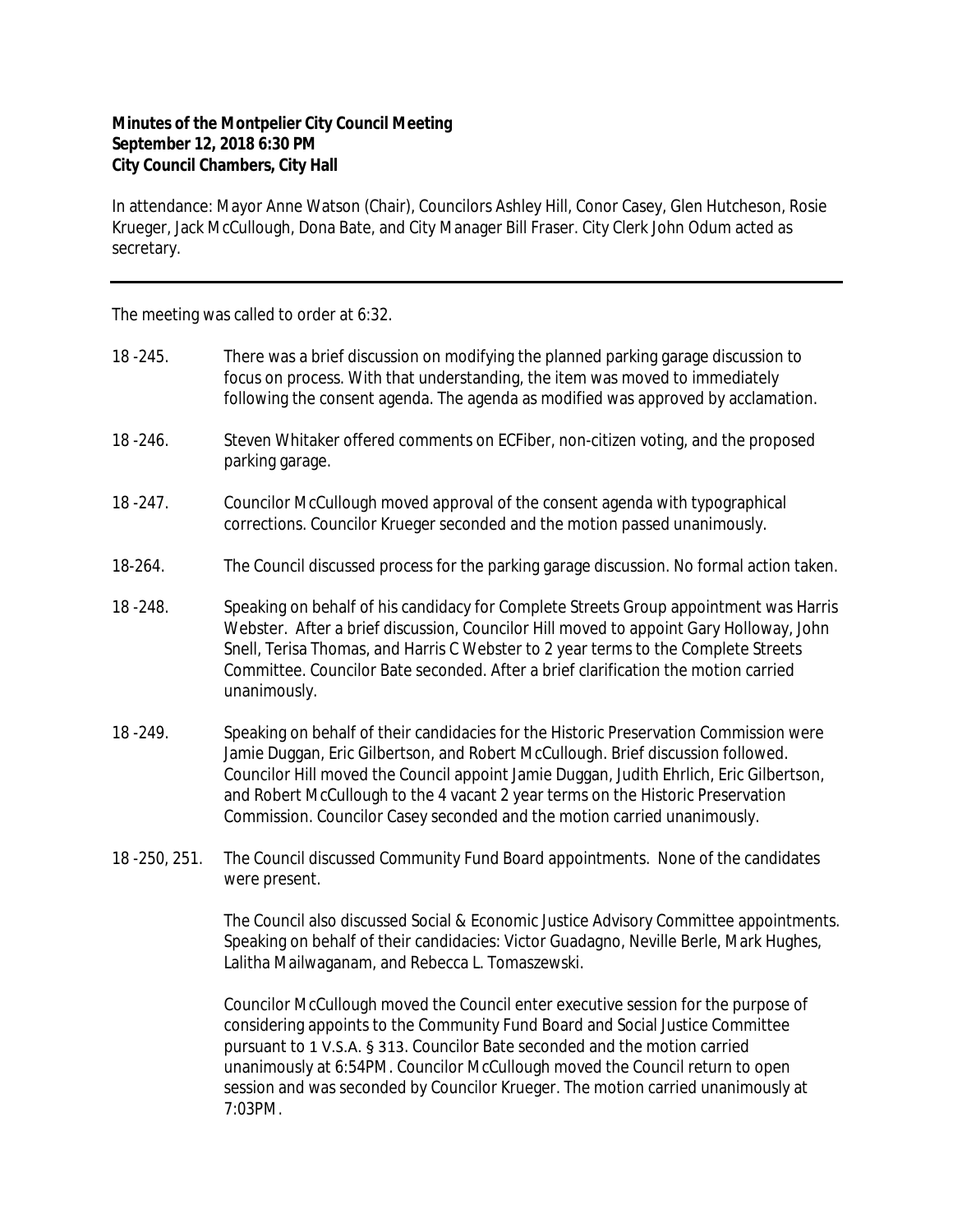Councilor Hutcheson moved the Council appoint Judith Stermer and Christine Zachai to the Community Fund Board for terms of three years. Councilor McCullough seconded and the motion carried unanimously.

Councilor Hill moved to appoint Mark Hughes, Lalitha Mailwaganam, Rebecca L. Tomaszewski and Neville Berle to the Social Justice Committee. Councilor McCullough seconded and the motion carried unanimously.

18 -252. The Mayor opened the Begging Ordinance Repeal 1st Public Hearing at 7:05PM. The City Manager opened discussion. Comments were offered by Bethany Pombar and Steve Whitaker in favor of repeal. Brief discussion followed before the Mayor closed the hearing at 7:13. Councilor McCullough moved the Council pass 1<sup>st</sup> reading and have the 2<sup>nd</sup> reading at the special Council meeting next week. Councilor Hill seconded and the motion carried unanimously at 7:14.

The Mayor called a recess at 7:16. The meeting reconvened at 7:19

- 18 -253. Dan Groberg, John Sealy from Surface Matter Design, and Corey Line presented the Wayfinding Signs. Discussion followed with comments from Eric Gilbertson. Councilor Hill moved the Council approve the Wayfinding master plan as presented this evening. Councilor McCullough seconded and the motion carried unanimously at 7:52.
- 18 -254. Kurt Motyka and Chris Cox of the Public Works Department were joined by Finance Director Todd Provencher for a Wastewater Resource Recovery Facility presentation and update. Discussion included comments from Geoff Fitzgerald, Teresa Thomas and Kate Stephenson. Councilor Hill moved the Council give preliminary approval to move the organics to energy project proposal to the October 3<sup>rd</sup> bond approval agenda item meeting. Councilor Hutcheson seconded. After further discussion, the motion was approved unanimously at 8:49.
- 18 -255. The City Manager introduced the 2<sup>nd</sup> reading of the Union Elementary School Playground Parking Ordinance changes. The Mayor opened the public hearing at 8:50. Hearing no public comments, the hearing was closed at 8:50. Councilor Hill moved to approve the temporary parking ordinance changes as presented at the second reading. Councilor McCullough seconded and the motion passed 5-0-1 (Councilor Casey abstaining).
- 18 -256. The Mayor introduced the discussion of the proposed charter change for sustainability. Discussion followed. Councilor McCullough moved to file the proposed language with the City Clerk for further discussion at the October 3 meeting. Councilor Casey seconded. After further discussion the motion carried unanimously at 9:02.
- 18 -257. John Snell, Parks Director Geoff Beyer, and John Akielaszek came forward to discuss the emerald ash borer recommendations. Discussion followed. Councilor Bate moved the Council approve the \$20,000 as outlined and presented by the Tree Board. Councilor Casey seconded. Motion carried unanimously at 9:07.